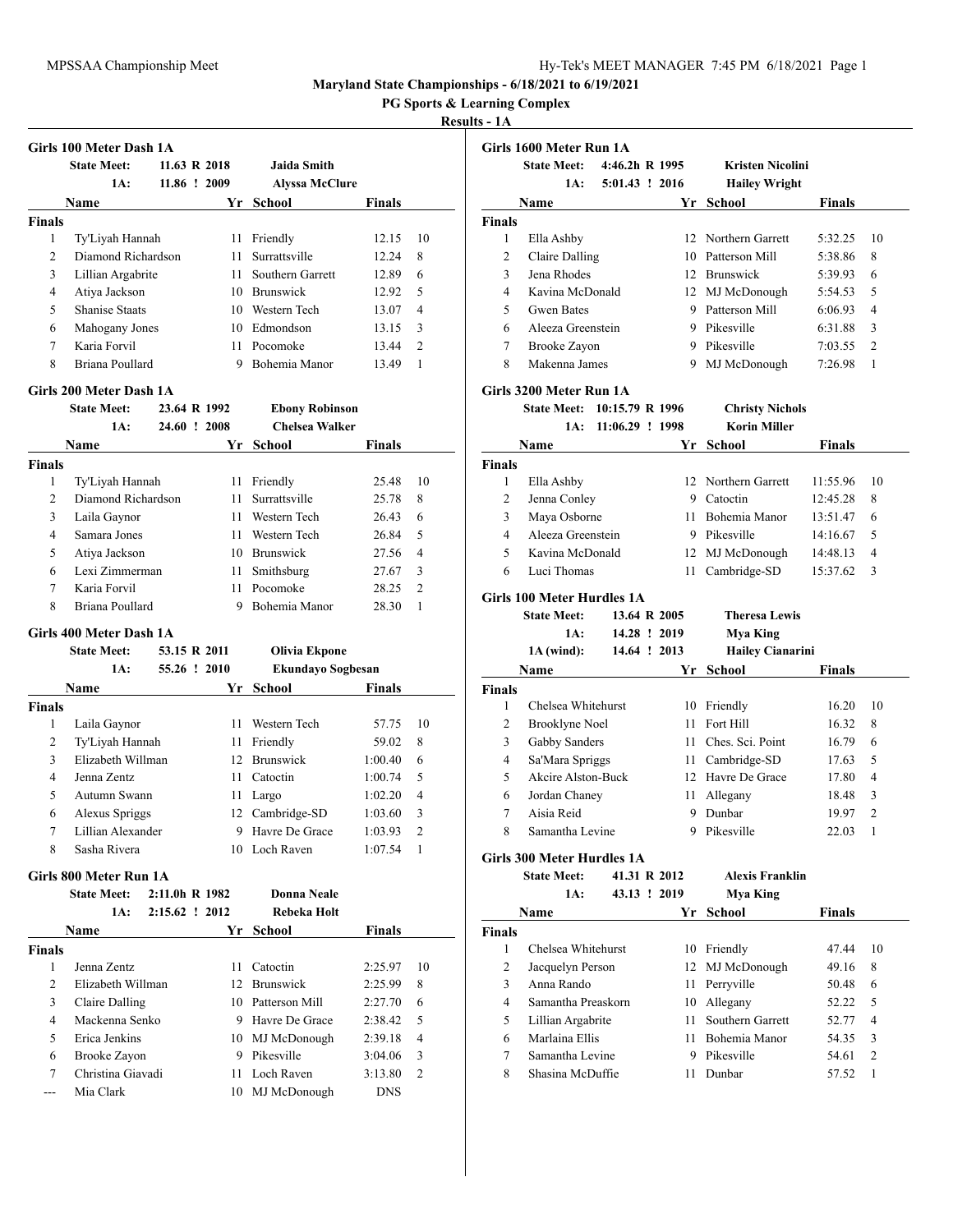**PG Sports & Learning Complex**

| Girls 4x100 Meter Relay 1A                 |                          |    |
|--------------------------------------------|--------------------------|----|
| <b>State Meet:</b><br>46.83 R 2002         | Largo                    |    |
| N McKenzie, S Davis, V Sessa, I Ransom     |                          |    |
| 1A:<br>48.46 ! 2008                        | Western Stes             |    |
| L Campbell, J Dix, K Yarn, J Gethers       |                          |    |
| Team                                       | Relay<br>Finals          |    |
| <b>Finals</b>                              |                          |    |
| 1<br>Friendly                              | 49.52                    | 10 |
| 1) Harmony Fitzhugh 10                     | 2) Ty'Liyah Hannah 11    |    |
| 3) Chelsea Whitehurst 10                   | 4) Nierra Mitchell 9     |    |
| MJ McDonough<br>2                          | 50.46                    | 8  |
| 1) Miranda Benjamin 9                      | 2) Shanelle Bradley 9    |    |
| 3) Mariah Young 11                         | 4) Jacquelyn Person 12   |    |
| Brunswick<br>3                             | 52.75                    | 6  |
| 1) Caitlyn Lee 12                          | 2) Hannah Estep 11       |    |
| 3) Kayla TeBeest 12                        | 4) Atiya Jackson 10      |    |
| Dunbar<br>4                                | 54.02                    | 5  |
| 1) Astou Diame 10                          | 2) Aisia Reid 9          |    |
| 3) Tyra VanDorn 11                         | 4) Tajahna Edwards 12    |    |
| 5<br>Patterson Mill                        | 54.27                    | 4  |
| 1) Kayla Barr 11                           | 2) Bailee Brooks 11      |    |
| 3) Eliana Joslin 10                        | 4) Juliette Bujak 9      |    |
| Catoctin<br>6                              | 56.11                    | 3  |
| 1) Allison Kelly 9                         | 2) Ava Thompson 9        |    |
| 3) Kacey Perhach 10                        | 4) Jenna Glass 11        |    |
| Colonel Richardson<br>7                    | 1:00.77                  | 2  |
| 1) Emma Carmean 12                         | 2) Ivy Kuszmaul 11       |    |
| 3) Joselyn Roop 10                         | 4) Andrea Trick 10       |    |
| Coppin Academy<br>---                      | DQ                       |    |
| 1) Jermya Byers 9                          | 2) Taniya Payne 9        |    |
| 3) Divine Ellington 12                     | 4) Shyasia White 9       |    |
| Girls 4x200 Meter Relay 1A                 |                          |    |
| <b>State Meet:</b><br>1:37.41 R 2006       | <b>Eleanor Roosevelt</b> |    |
| D Anyanwu, E Hilaire, T Jameson, T Jameson |                          |    |
| <b>State Meet:</b><br>1:37.41 R 2009       | <b>Eleanor Roosevelt</b> |    |
| D Anyanwu, E Hilaire, T Jameson, T Jameson |                          |    |
| $1:42.20$ ! 2011<br>1A:                    | <b>Harford Technical</b> |    |
| C Corbin, K Watson, M Corbin, P Chapman    |                          |    |
|                                            | <b>Finals</b>            |    |
| Team                                       | Relav                    |    |
| <b>Finals</b>                              |                          |    |
| $\mathbf{1}$<br>MJ McDonough               | 1:47.19                  | 10 |
| 1) Erica Jenkins 10                        | 2) Shanelle Bradley 9    |    |
| 3) Mariah Young 11                         | 4) Jacquelyn Person 12   |    |
| Western Tech<br>2                          | 1:48.64                  | 8  |
| 1) Samara Jones 11                         | 2) Shanise Staats 10     |    |
| 3) Shania Staats 9                         | 4) Aissatou Diallo 12    |    |
| Friendly<br>3                              | 1:51.15                  | 6  |
| 1) Nierra Mitchell 9                       | 2) Harmony Fitzhugh 10   |    |
| 3) Jasmine Porter 12                       | 4) Denim Bello 10        |    |
| Brunswick<br>4                             | 1:51.82                  | 5  |
| 1) Caitlyn Lee 12                          | 2) Hannah Estep 11       |    |
| 3) Kayla TeBeest 12                        | 4) Atiya Jackson 10      |    |

| 5      | Allegany                                    | 1:55.67                        | 4              |  |  |  |
|--------|---------------------------------------------|--------------------------------|----------------|--|--|--|
|        | 1) Jordan Chaney 11                         | 2) Morgan Trautwein 9          |                |  |  |  |
|        | 3) Kate Cornwell 9                          | 4) Samantha Preaskorn 10       |                |  |  |  |
|        |                                             |                                |                |  |  |  |
| 6      | Dunbar                                      | 2:00.35                        | 3              |  |  |  |
|        | 1) Shasina McDuffie 11                      | 2) Aisia Reid 9                |                |  |  |  |
|        | 3) Tyra VanDorn 11                          | 4) Tajahna Edwards 12          |                |  |  |  |
| 7      | Colonel Richardson                          | 2:10.65                        | $\overline{c}$ |  |  |  |
|        | 1) Emma Carmean 12                          | 2) Andrea Trick 10             |                |  |  |  |
|        | 3) Ivy Kuszmaul 11                          | 4) Joselyn Roop 10             |                |  |  |  |
| 8      | Snow Hill                                   | 2:13.85                        | 1              |  |  |  |
|        | 1) Rebecka Keller 9                         | 2) Magnolia Harris-Blackburn 9 |                |  |  |  |
|        | 3) Lindsay Birckhead-Morton 11              | 4) Alexa Arnold 9              |                |  |  |  |
|        |                                             |                                |                |  |  |  |
|        | Girls 4x400 Meter Relay 1A                  |                                |                |  |  |  |
|        | <b>State Meet:</b><br>3:46.22 R 2011        | <b>Northwest</b>               |                |  |  |  |
|        | T Wellman, B Eckerstrom, I Knight, O Ekpone |                                |                |  |  |  |
|        | 3:56.15 ! 2012<br>1A:                       | <b>Western Stes</b>            |                |  |  |  |
|        | T Folk, A Linton, T Taylor, R Holt          |                                |                |  |  |  |
|        | Team                                        | Relay<br>Finals                |                |  |  |  |
| Finals |                                             |                                |                |  |  |  |
| 1      | Western Tech                                | 4:14.89                        | 10             |  |  |  |
|        | 1) Laila Gaynor 11                          | 2) Samara Jones 11             |                |  |  |  |
|        |                                             |                                |                |  |  |  |
|        | 3) Shanise Staats 10                        | 4) Aissatou Diallo 12          |                |  |  |  |
| 2      | Brunswick                                   | 4:21.24                        | 8              |  |  |  |
|        | 1) Amy Tarcza 12                            | 2) Morgan Jarrell 10           |                |  |  |  |
|        | 3) Lucy Virgilio 9                          | 4) Elizabeth Willman 12        |                |  |  |  |
| 3      | Friendly                                    | 4:25.13                        | 6              |  |  |  |
|        | 1) Denim Bello 10                           | 2) Chelsea Whitehurst 10       |                |  |  |  |
|        | 3) Nierra Mitchell 9                        | 4) Ti'Syn Richards 9           |                |  |  |  |
| 4      | Allegany                                    | 4:27.03                        | 5              |  |  |  |
|        | 1) Kate Cornwell 9                          | 2) Morgan Trautwein 9          |                |  |  |  |
|        | 3) Samantha Preaskorn 10                    | 4) Jordan Chaney 11            |                |  |  |  |
| 5      | Bohemia Manor                               | 4:34.88                        | 4              |  |  |  |
|        | 1) Briana Poullard 9                        | 2) Paige Racine 10             |                |  |  |  |
|        | 3) Marlaina Ellis 11                        | 4) Maya Osborne 11             |                |  |  |  |
|        |                                             |                                |                |  |  |  |
| 6      | MJ McDonough                                | 4:36.14                        | 3              |  |  |  |
|        | 1) Alexandria Camp 12                       | 2) Mariah Young 11             |                |  |  |  |
|        | 3) Laila Dent 12                            | 4) Jacquelyn Person 12         |                |  |  |  |
| 7      | Pikesville                                  | 5:06.07                        | 2              |  |  |  |
|        | 1) A'Mya Moore 10                           | 2) Sydney Lapps 11             |                |  |  |  |
|        | 3) Samantha Levine 9                        | 4) Jada Swann 11               |                |  |  |  |
| 8      | Perryville                                  | 5:12.91                        | 1              |  |  |  |
|        | 1) Anna Rando 11                            | 2) Leah Clark 12               |                |  |  |  |
|        | 3) Sophia Salvatore 9                       | 4) Lilyana Heuisler 11         |                |  |  |  |
|        |                                             |                                |                |  |  |  |
|        | Girls 4x800 Meter Relay 1A                  |                                |                |  |  |  |
|        | <b>State Meet:</b><br>9:04.39 R 2010        | Thomas W. Wootton              |                |  |  |  |
|        | C Duvall, J Rubin, A Maxwell, G Corbett     |                                |                |  |  |  |
|        | 9:25.82 ! 2013<br>1A:                       | <b>Mountain Ridge</b>          |                |  |  |  |
|        | M Offstein, C Felker, A Knepper, E Wilson   |                                |                |  |  |  |
|        | Team                                        | Relay<br>Finals                |                |  |  |  |
| Finals |                                             |                                |                |  |  |  |
| 1      | Brunswick                                   | 10:14.22                       | 10             |  |  |  |
|        | 1) Amy Tarcza 12                            | 2) Jena Rhodes 12              |                |  |  |  |
|        | 3) Rebekah Shullenbarger 12                 | 4) Elizabeth Willman 12        |                |  |  |  |
|        |                                             |                                |                |  |  |  |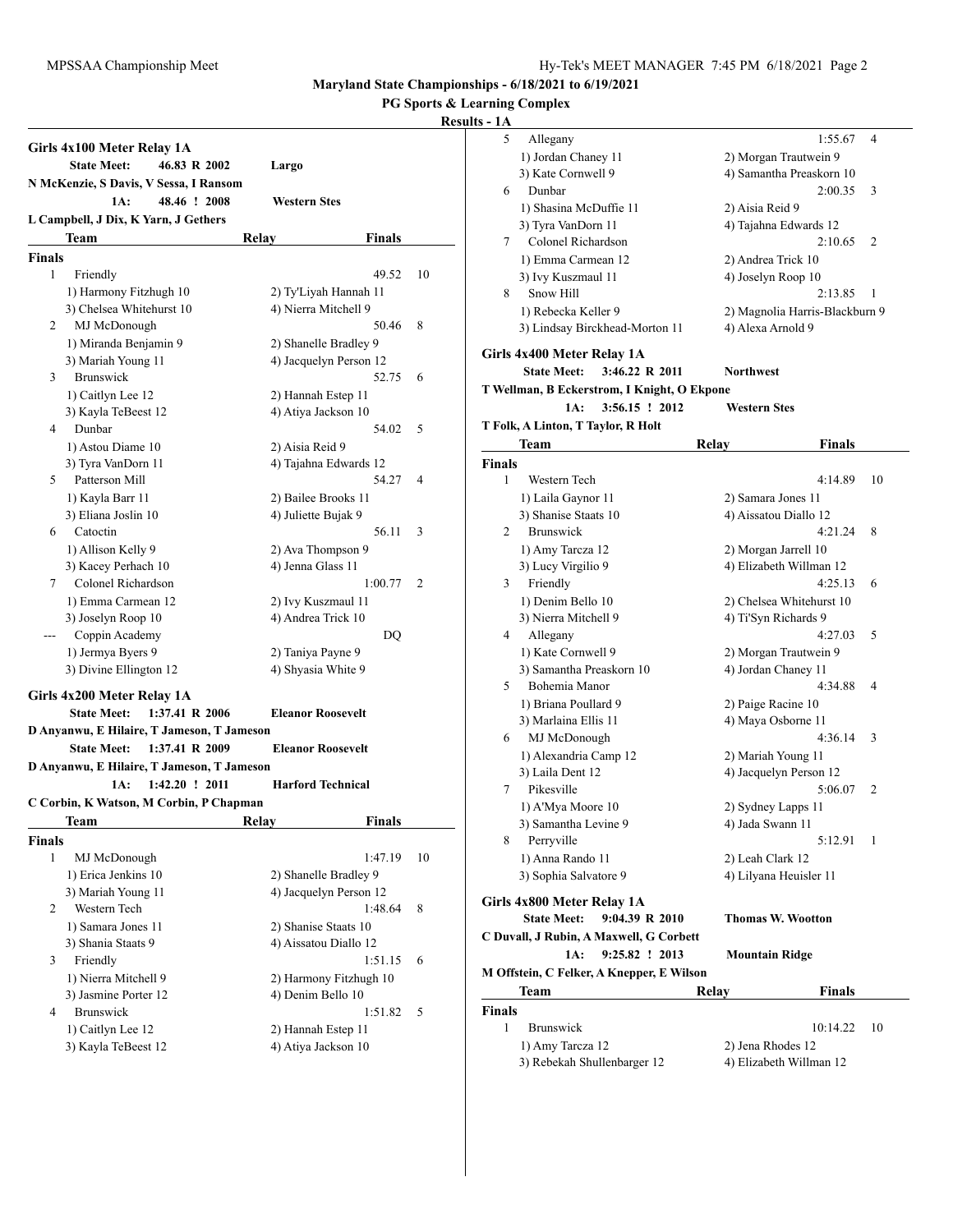**PG Sports & Learning Complex**

|                | Finals  (Girls 4x800 Meter Relay 1A) |                 |    |                          |               |                |
|----------------|--------------------------------------|-----------------|----|--------------------------|---------------|----------------|
|                | Team                                 |                 |    | Relav                    | <b>Finals</b> |                |
| $\overline{c}$ | Northern Garrett                     |                 |    |                          | 10:42.83      | 8              |
|                | 1) Arrisyn Amtower 11                |                 |    | 2) Minka Amtower 11      |               |                |
|                | 3) Sophia Brown 10                   |                 |    | 4) Ella Ashby 12         |               |                |
| 3              | MJ McDonough                         |                 |    |                          | 12:18.93      | 6              |
|                | 1) Lauren Mudd 9                     |                 |    | 2) Ja'Nai Robinson 9     |               |                |
|                | 3) Braelyn Cox 11                    |                 |    | 4) Kavina McDonald 12    |               |                |
| 4              | Perryville                           |                 |    |                          | 13:27.90      | 5              |
|                | 1) Julia Biggers 9                   |                 |    | 2) Lilyana Heuisler 11   |               |                |
|                | 3) Sophia Salvatore 9                |                 |    | 4) Ariana Stanton 9      |               |                |
| 5              | Loch Raven                           |                 |    |                          | 14:14.87      | 4              |
|                | 1) Emma Dorsey 12                    |                 |    | 2) Christian Giavadi 11  |               |                |
|                | 3) Holly Hand 9                      |                 |    | 4) Lindsay Hoogerwerf 11 |               |                |
|                | Girls High Jump 1A                   |                 |    |                          |               |                |
|                | <b>State Meet:</b>                   | 6-00 R 1989     |    | <b>Tanya Hughes</b>      |               |                |
|                | 1A:                                  | 5-09 ! 1997     |    | <b>Kathy Messner</b>     |               |                |
|                | Name                                 |                 | Yr |                          | Finals        |                |
| <b>Finals</b>  |                                      |                 |    | <b>School</b>            |               |                |
| 1              |                                      |                 | 11 | Fort Hill                | 5-02.00       | 10             |
| 2              | Brooklyne Noel                       |                 |    | 12 Southern Garrett      |               | 8              |
|                | Makayla Maule                        |                 |    |                          | 4-10.00       |                |
| 3              | Caryn Butler                         |                 | 11 | Surrattsville            | 4-08.00       | 5.5            |
| 3              | <b>Shanise Staats</b>                |                 |    | 10 Western Tech          | 4-08.00       | 5.5            |
| 5              | Akcire Alston-Buck                   |                 |    | 12 Havre De Grace        | 4-06.00       | 3.5            |
| 5              | Marie Webb                           |                 |    | 12 Havre De Grace        | 4-06.00       | 3.5            |
|                | <b>Girls Pole Vault 1A</b>           |                 |    |                          |               |                |
|                | <b>State Meet:</b>                   | 12-04 R 2015    |    | <b>Jackie McNulty</b>    |               |                |
|                | 1A:                                  | $11-07$ ! 2014  |    | <b>Emma Gerhold</b>      |               |                |
|                | Name                                 |                 | Yr | School                   | Finals        |                |
| <b>Finals</b>  |                                      |                 |    |                          |               |                |
| 1              | Leah Clark                           |                 |    | 12 Perryville            | 10-00.00      | 10             |
| $\overline{c}$ | Jena Rhodes                          |                 |    | 12 Brunswick             | 10-00.00      | 8              |
| 3              | Hannah Estep                         |                 |    | 11 Brunswick             | 9-00.00       | 6              |
| 4              | Lilyana Heuisler                     |                 | 11 | Perryville               | 7-00.00       | 5              |
|                |                                      |                 |    |                          |               |                |
|                | <b>Girls Long Jump 1A</b>            |                 |    |                          |               |                |
|                | <b>State Meet:</b>                   | 20-01.50 R 1999 |    | <b>Pun Chittchang</b>    |               |                |
|                | 1A:                                  | 19-06 ! 1978    |    | <b>Kim Brooks</b>        |               |                |
|                | <u>Name</u>                          |                 |    | Yr School                | Finals        |                |
| <b>Finals</b>  |                                      |                 |    |                          |               |                |
| 1              | Shania Staats                        |                 |    | 9 Western Tech           | 15-00.50      | 10             |
| 2              | Diamond Richardson                   |                 | 11 | Surrattsville            | 14-09.75      | 8              |
| 3              | Alexandria Camp                      |                 | 12 | MJ McDonough             | 14-09.50      | 6              |
| 4              | <b>Brooklyne Noel</b>                |                 | 11 | Fort Hill                | 14-07.00      | 5              |
| 5              | Briana Poullard                      |                 |    | 9 Bohemia Manor          | 13-11.75      | 4              |
| 6              | Eliana Joslin                        |                 |    | 10 Patterson Mill        | 13-04.75      | 3              |
| 7              | Gabby DeMarco                        |                 |    | 9 Brunswick              | 13-01.50      | $\overline{2}$ |
| ---            | Shasina McDuffie                     |                 | 11 | Dunbar                   | <b>DNS</b>    | <b>NWI</b>     |

|                     | <b>Girls Triple Jump 1A</b>        |                 |      |                               |                |                |
|---------------------|------------------------------------|-----------------|------|-------------------------------|----------------|----------------|
|                     | <b>State Meet:</b>                 | 42-05.75 R 1996 |      | <b>Valerie Williams</b>       |                |                |
|                     | 1A:                                | 38-02.50 ! 1996 |      | <b>Kathy Messner</b>          |                |                |
|                     | Name                               |                 | Yr   | School                        | Finals         |                |
| <b>Finals</b>       |                                    |                 |      |                               |                |                |
| 1                   | Samara Jones                       |                 | 11   | Western Tech                  | 35-04.00       | 10             |
| $\overline{c}$      | Brooklyne Noel                     |                 | 11   | Fort Hill                     | 35-00.00       | 8              |
| 3                   | Aidan Faith                        |                 |      | 10 Hancock                    | 33-03.50       | 6              |
| $\overline{4}$      | Sa'Mara Spriggs                    |                 |      | 11 Cambridge-SD               | 32-04.50       | 5              |
| 5                   | Alexus Spriggs                     |                 |      | 12 Cambridge-SD               | 31-01.50       | 4              |
| 6                   | <b>Braelyn Cox</b>                 |                 | 11   | MJ McDonough                  | 30-01.25       | 3              |
| ---                 | Shasina McDuffie                   |                 | 11   | Dunbar                        | FOUL           |                |
|                     | <b>Girls Shot Put 1A</b>           |                 |      |                               |                |                |
|                     | <b>State Meet:</b>                 | 48-07.75 R 2008 |      | <b>Emily Vannoy</b>           |                |                |
|                     | 1A:                                | 41-03 ! 2018    |      | <b>Courtney Hawkins</b>       |                |                |
|                     | Name                               |                 | Yr   | School                        | Finals         |                |
| <b>Finals</b>       |                                    |                 |      |                               |                |                |
| 1                   | <b>Ryann Bennett</b>               |                 |      | 12 Fort Hill                  | 36-03.50       | 10             |
| 2                   | Savanna Drummer                    |                 |      | 12 Surrattsville              | 34-00.50       | 8              |
| 3                   | Brandi Gochenauer                  |                 |      | 9 Allegany                    | 30-07.00       | 6              |
| $\overline{4}$      | Zamaryah Marshall                  |                 |      | 11 Largo                      | 29-02.25       | 5              |
| 5                   | Kamaria Worgs                      |                 |      | 12 Western Tech               | 27-03.50       | 4              |
| 6                   | Julia Walz                         |                 |      | 10 Bohemia Manor              | 27-00.00       | 3              |
| 7                   | A'Mya Moore                        |                 |      | 10 Pikesville                 | 24-06.75       | 2              |
| ---                 | dockins Makayla                    |                 |      | 12 Cambridge-SD               | <b>DNS</b>     |                |
|                     | <b>Girls Discus Throw 1A</b>       |                 |      |                               |                |                |
|                     | <b>State Meet:</b>                 | 155-10 R 2003   |      | <b>Lindsay Grigoriev</b>      |                |                |
|                     | 1A:                                | 138-01 ! 1983   |      | <b>Byrna Jones</b>            |                |                |
|                     | Name                               |                 | Yr   | School                        | Finals         |                |
| <b>Finals</b>       |                                    |                 |      |                               |                |                |
| 1                   | <b>Ryann Bennett</b>               |                 |      | 12 Fort Hill                  | 137-07         | 10             |
| 2                   | Savanna Drummer                    |                 |      | 12 Surrattsville              | 97-02          | 8              |
| 3                   | Brandi Gochenauer                  |                 |      | 9 Allegany                    | 86-00          | 6              |
| $\overline{4}$      | Zamaryah Marshall                  |                 | 11   | Largo                         | 72-08          | 5              |
| 5                   | Karen Mejia                        |                 |      |                               |                |                |
| 6                   |                                    |                 |      | 12 North Dorchester           | 69-05          | 4              |
|                     | Kamaria Worgs                      |                 |      | 12 Western Tech               | 55-02          | 3              |
| 7                   | Anh Thi Le                         |                 |      | 12 Western Tech               | 46-09          | $\overline{c}$ |
|                     | dockins Makayla                    |                 |      | 12 Cambridge-SD               | <b>DNS</b>     |                |
|                     |                                    |                 |      |                               |                |                |
|                     | <b>Boys 100 Meter Dash 1A</b>      |                 |      |                               |                |                |
|                     | <b>State Meet:</b>                 | 10.42 R 2008    |      | <b>Devon Smith</b>            |                |                |
|                     | 1A:                                | 10.72 ! 2018    |      | <b>Aaron Hackett</b>          |                |                |
|                     | Name                               |                 | Yr   | <b>School</b>                 | <b>Finals</b>  |                |
| <b>Finals</b><br>1  |                                    |                 | 11   |                               |                |                |
|                     | Aaron Charles                      |                 | 12   | Dunbar<br>Dunbar              | 10.95          | 10             |
| $\mathbf{2}$        | <b>Tyreek Sykes</b><br>Jaden Jones |                 |      |                               | 11.26          | 8              |
| 3<br>$\overline{4}$ | <b>Addison Eckardt</b>             |                 | 11 - | Cambridge-SD                  | 11.42          | 6              |
|                     |                                    |                 | 12   | Clear Spring                  | 11.50<br>11.54 | 5<br>4         |
| 5<br>6              | Anthony Abrams                     |                 |      | 10 Largo                      | 11.58          | 3              |
| 7                   | Makai Young<br>Owen Brophy         |                 | 11   | 10 MJ McDonough<br>Smithsburg | 11.73          | $\mathbf{2}$   |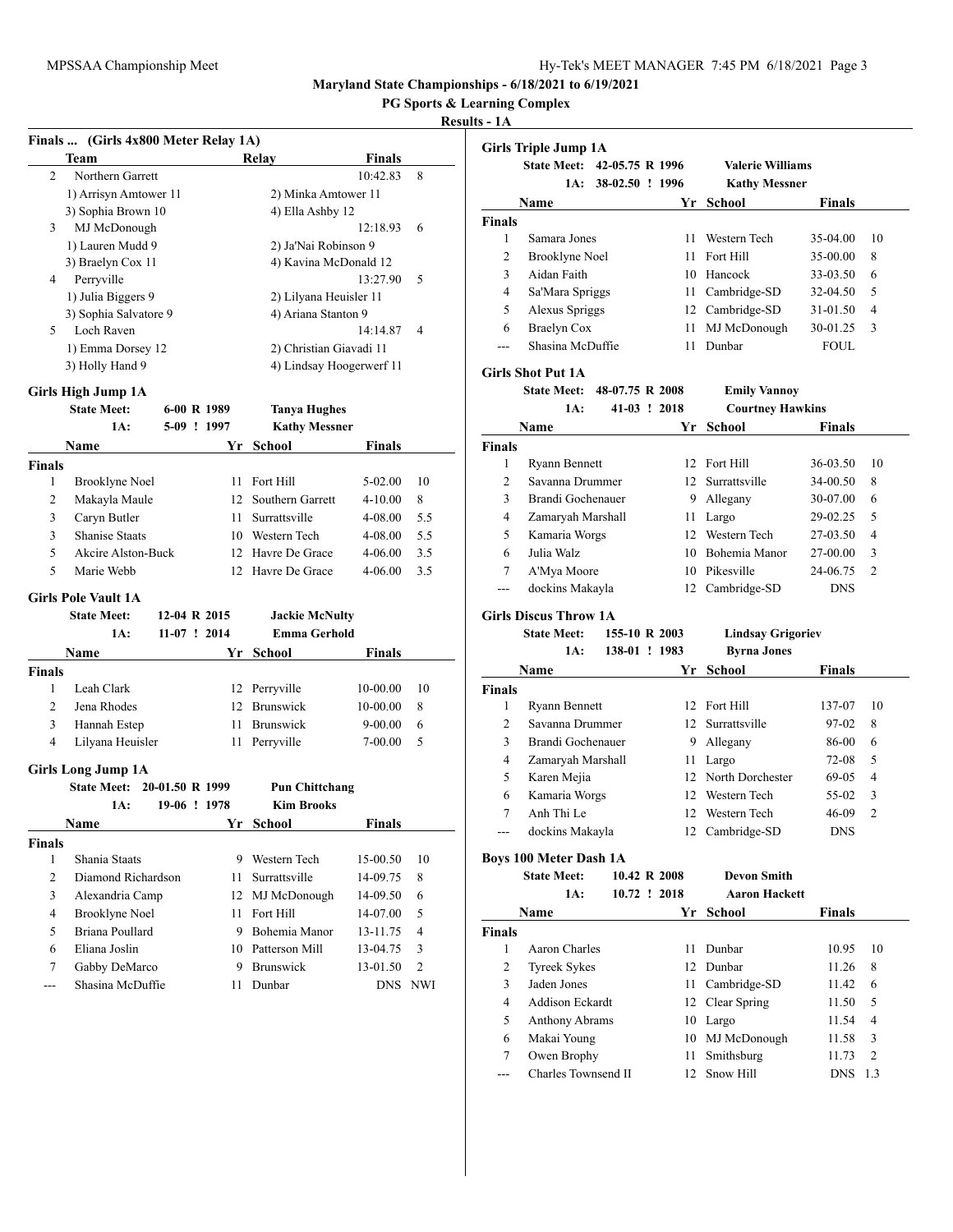**PG Sports & Learning Complex**

### **Results - 1A**

|               | <b>Boys 200 Meter Dash 1A</b> |              |     |                    |               |                |  |  |
|---------------|-------------------------------|--------------|-----|--------------------|---------------|----------------|--|--|
|               | <b>State Meet:</b>            | 21.04 R 1992 |     | Jermaine Lewis     |               |                |  |  |
|               | 1A:                           | 21.51 ! 1999 |     | <b>Kyle Farmer</b> |               |                |  |  |
| Name          |                               |              | Yr  | School             | <b>Finals</b> |                |  |  |
| <b>Finals</b> |                               |              |     |                    |               |                |  |  |
| 1             | Aaron Charles                 |              | 11  | Dunbar             | 22.15         | 10             |  |  |
| 2             | Makai Young                   |              | 10. | MJ McDonough       | 23.40         | 8              |  |  |
| 3             | Keith Flanigan                |              | 12  | Friendly           | 23.57         | 6              |  |  |
| 4             | Owen Brophy                   |              | 11  | Smithsburg         | 23.66         | 5              |  |  |
| 5             | TaeSean Dixon                 |              | 10  | Washington         | 23.72         | $\overline{4}$ |  |  |
| 6             | John Whitman                  |              | 12  | Allegany           | 23.79         | 3              |  |  |
| 7             | Jules Carr                    |              | 11  | Western Tech       | 23.95         | $\mathfrak{D}$ |  |  |
|               | Charles Townsend II           |              | 12. | Snow Hill          | <b>DNS</b>    | 0.7            |  |  |
|               | <b>Boys 400 Meter Dash 1A</b> |              |     |                    |               |                |  |  |

|               | <b>State Meet:</b> | 46.24 R 1997 | <b>Ato Modibo</b>  |               |                |
|---------------|--------------------|--------------|--------------------|---------------|----------------|
|               | 1A:                | 47.81 ! 2000 | <b>Kyle Farmer</b> |               |                |
|               | Name               | Yr           | School             | <b>Finals</b> |                |
| <b>Finals</b> |                    |              |                    |               |                |
| 1             | Cameron Rejonis    | 10.          | Smithsburg         | 50.80         | 10             |
| 2             | Keith Flanigan     |              | 12 Friendly        | 51.79         | 8              |
| 3             | Joshua Sanders     | 10.          | Ches. Sci. Point   | 51.96         | 6              |
| 4             | Wyatt Gray         |              | 12 Allegany        | 52.32         | 5              |
| 5             | Shaundell Wallace  |              | 12 Pocomoke        | 52.98         | 4              |
| 6             | Aidan Geron        |              | 10 Loch Raven      | 53.03         | 3              |
| 7             | Paul James         | 12           | Washington         | 53.21         | $\overline{c}$ |
| 8             | Elijah White       | 9            | Western Tech       | 54.90         | 1              |

## **Boys 800 Meter Run 1A**

|               | <b>State Meet:</b>  | $1:50.90 \text{ R} 2018$ |     | <b>Kieran McDermott</b> |               |                |
|---------------|---------------------|--------------------------|-----|-------------------------|---------------|----------------|
|               | 1A:                 | $1:56.33$ ! 2006         |     | <b>Josh Keyfauver</b>   |               |                |
|               | Name                |                          | Yr  | School                  | <b>Finals</b> |                |
| <b>Finals</b> |                     |                          |     |                         |               |                |
| 1             | Cameron Rejonis     |                          | 10  | Smithsburg              | 2:00.67       | 10             |
| 2             | Caleb Shullenbarger |                          | 11  | <b>Brunswick</b>        | 2:01.85       | 8              |
| 3             | Paul James          |                          | 12  | Washington              | 2:06.08       | 6              |
| 4             | Olutayo Sonuga      |                          | 12. | Pikesville              | 2:06.78       | 5              |
| 5             | Joseph Hegazy       |                          | 11  | Western Tech            | 2:10.38       | 4              |
| 6             | Matthew Cotton      |                          | 10  | Central-PG              | 2:12.61       | 3              |
| 7             | Abdul Seasay        |                          | 10  | Largo                   | 2:14.31       | $\overline{2}$ |
| 8             | John Condon         |                          | 11  | Cambridge-SD            | 2:21.12       |                |

### **Boys 1600 Meter Run 1A**

|        | <b>State Meet:</b> | 4:04.09 R 2007 |     | <b>Matt Centrowicz</b> |               |                |
|--------|--------------------|----------------|-----|------------------------|---------------|----------------|
|        | 1A:                | 4:18.87 ! 2003 |     | Jordan Davis           |               |                |
|        | Name               |                |     | Yr School              | <b>Finals</b> |                |
| Finals |                    |                |     |                        |               |                |
| 1      | Kaleb Berhanu      |                | 11  | Pikesville             | 4:32.00       | 10             |
| 2      | Day Leone          |                | 11. | Bohemia Manor          | 4:32.47       | 8              |
| 3      | John Condon        |                | 11  | Cambridge-SD           | 4:36.04       | 6              |
| 4      | Gabe Hebb          |                | 11. | Southern Garrett       | 4:44.50       | 5              |
| 5      | Liam Fisher        |                | 10  | Smithsburg             | 4:46.22       | $\overline{4}$ |
| 6      | Olutayo Sonuga     |                |     | 12 Pikesville          | 4:48.88       | 3              |
| 7      | Joseph Whitten     |                |     | 10 MJ McDonough        | 5:23.11       | $\overline{2}$ |
| 8      | Ashay Patel        |                |     | 12 Ches. Sci. Point    | 5:27.64       |                |
|        |                    |                |     |                        |               |                |

|                | <b>State Meet:</b>                                     | 9:06.13 R 2008 |              | <b>Solomon Haile</b> |          |                |
|----------------|--------------------------------------------------------|----------------|--------------|----------------------|----------|----------------|
|                | 1A:                                                    | 9:25.14 ! 2010 |              | <b>David Wilson</b>  |          |                |
|                | Name                                                   |                |              | Yr School            | Finals   |                |
| <b>Finals</b>  |                                                        |                |              |                      |          |                |
| 1              | John Condon                                            |                |              | 11 Cambridge-SD      | 10:06.42 | 10             |
| $\overline{c}$ | Kaleb Berhanu                                          |                |              | 11 Pikesville        | 10:18.09 | 8              |
| 3              | Logan Trautwein                                        |                |              | 12 Allegany          | 10:19.99 | 6              |
| $\overline{4}$ | Day Leone                                              |                |              | 11 Bohemia Manor     | 10:24.77 | 5              |
| 5              | Garrison Barlow                                        |                |              | 11 Northern Garrett  | 10:41.24 | 4              |
| 6              | <b>Braden Berkey</b>                                   |                |              | 12 Loch Raven        | 11:31.69 | 3              |
| 7              | Joseph Whitten                                         |                |              | 10 MJ McDonough      | 12:14.21 | $\overline{2}$ |
| 8              | Chris Breedon                                          |                |              | 12 Largo             | 12:22.09 | 1              |
|                | <b>Boys 110 Meter Hurdles 1A</b>                       |                |              |                      |          |                |
|                | <b>State Meet:</b>                                     |                | 13.59 R 2012 | <b>Dondre Echols</b> |          |                |
|                | 1A:                                                    |                | 14.46 ! 2010 | <b>Justin Bowie</b>  |          |                |
|                | Name                                                   |                |              | Yr School            | Finals   |                |
| <b>Finals</b>  |                                                        |                |              |                      |          |                |
| $\mathbf{1}$   | Jaylen Day                                             |                |              | 12 Havre De Grace    | 15.95    | 10             |
| 2              | Xavier Lessa                                           |                |              | 12 Friendly          | 16.13    | 8              |
| 3              | Aiden Schwab                                           |                | 11           | Southern Garrett     | 16.36    | 6              |
| $\overline{4}$ | Mason Reed                                             |                |              | 11 Mountain Ridge    | 16.52    | 5              |
| 5              | Darin Ragin                                            |                |              | 12 Dunbar            | 17.11    | 4              |
| 6              | Ty Stiffler                                            |                |              | 10 Perryville        | 17.83    | 3              |
| 7              | Daeshawn Litchmore                                     |                |              | 10 Pikesville        | 21.22    | $\overline{c}$ |
|                | <b>Boys 300 Meter Hurdles 1A</b>                       |                |              |                      |          |                |
|                | <b>State Meet:</b>                                     |                | 36.26 R 2012 | <b>Dondre Echols</b> |          |                |
|                | 1A:                                                    |                | 39.00 ! 2006 | <b>Derek Martin</b>  |          |                |
|                | <b>Name</b>                                            |                |              | Yr School            | Finals   |                |
| <b>Finals</b>  |                                                        |                |              |                      |          |                |
| 1              | Aiden Schwab                                           |                | 11 -         | Southern Garrett     | 40.47    | 10             |
| $\overline{c}$ | Xavier Lessa                                           |                |              | 12 Friendly          | 41.01    | 8              |
| 3              | Anthony Harrod                                         |                |              | 12 Ches. Sci. Point  | 42.19    | 6              |
| $\overline{4}$ | Carder Stakem                                          |                |              | 12 Northern Garrett  | 42.23    | 5              |
| 5              | Demontez Chin                                          |                |              | 12 Havre De Grace    | 45.12    | 4              |
| 6              | Ty Stiffler                                            |                |              | 10 Perryville        | 46.49    | 3              |
| 7              | Marquil Green                                          |                |              | 11 Dunbar            | 49.17    | $\overline{2}$ |
| 8              | Reuben King                                            |                |              | 12 Dunbar            | 50.55    | 1              |
|                |                                                        |                |              |                      |          |                |
|                | <b>Boys 4x100 Meter Relay 1A</b><br><b>State Meet:</b> |                | 41.08 R 2012 | Potomac              |          |                |
|                | T Young, D Echols, J Thome, R Darby                    |                |              |                      |          |                |
|                | 1A:                                                    |                | 42.56 ! 2000 | <b>Oakland Mills</b> |          |                |
|                |                                                        |                |              |                      |          |                |

| Team                    | Relav                    | <b>Finals</b> |    |
|-------------------------|--------------------------|---------------|----|
| <b>Finals</b>           |                          |               |    |
| Dunbar                  |                          | 44.50         | 10 |
| 1) Tyreek Sykes 12      | 2) Marquil Green 11      |               |    |
| 3) Jalen Bowman 11      | 4) Aaron Charles 11      |               |    |
| Snow Hill<br>2          |                          | 45.04         | 8  |
| 1) Diontraye Bratten 11 | 2) Zyheem Collick 9      |               |    |
| 3) Darius Dale 12       | 4) Christopher Waters 11 |               |    |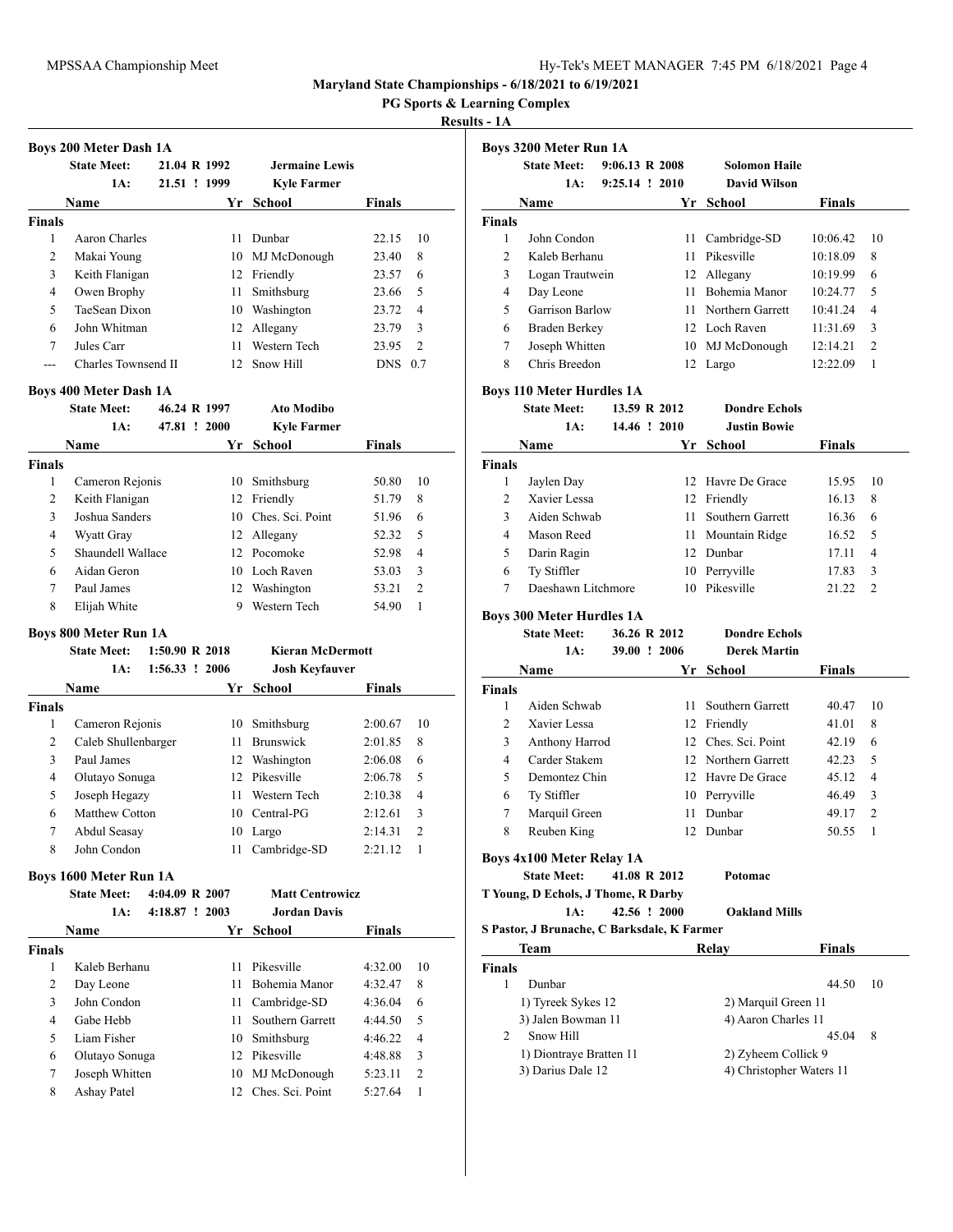## **PG Sports & Learning Complex**

|        | Finals  (Boys 4x100 Meter Relay 1A)             |                          |               |    |
|--------|-------------------------------------------------|--------------------------|---------------|----|
|        | Team                                            | Relay                    | <b>Finals</b> |    |
| 3      | Fort Hill                                       |                          | 45.47         | 6  |
|        | 1) Santana Plummer 12                           | 2) Tanner Wertz 10       |               |    |
|        | 3) Blake White 11                               | 4) Austin Shreve 12      |               |    |
| 4      | MJ McDonough                                    |                          | 45.54         | 5  |
|        | 1) Jabari Robertson 11                          | 2) Makai Young 10        |               |    |
|        | 3) Aidan Bible 11                               | 4) Daniel Person 9       |               |    |
| 5      | Patterson Mill                                  |                          | 45.73         | 4  |
|        | 1) Kameron Lewis 10                             | 2) Tom Niblock 11        |               |    |
|        | 3) Trent Stupalski 9                            | 4) Adam Hanzelik 11      |               |    |
| 6      | Frederick Douglass-BC                           |                          | 46.39         | 3  |
|        | 1) Deon Jackson 12                              | 2) Kameryn Connelly 10   |               |    |
|        | 3) Luis Oyuela-Flores 12                        | 4) Jaden Youmans 11      |               |    |
| 7      | <b>Brunswick</b>                                |                          | 48.13         | 2  |
|        | 1) Jevon Courtney 12                            | 2) Elijah Florian 9      |               |    |
|        | 3) Jackson Acker 11                             | 4) Jordan Johnson 12     |               |    |
| 8      | Ches. Sci. Point                                |                          | 48.40         | 1  |
|        | 1) Nathaniel Hill 11                            | 2) Jordan Manalang 11    |               |    |
|        | 3) Jordan Allayne 11                            | 4) Ayo Johnson 12        |               |    |
|        |                                                 |                          |               |    |
|        | <b>Boys 4x200 Meter Relay 1A</b>                |                          |               |    |
|        | <b>State Meet:</b><br>$1:26.25 \text{ R } 2012$ | Dr. Henry A. Wise        |               |    |
|        | A Whitaker, B Hamilton, R Johnson, C Page       |                          |               |    |
|        | 1A:<br>$1:27.19$ ! 2000                         | <b>Oakland Mills</b>     |               |    |
|        | S Pastor, J Brunache, C Barksdale, K Farmer     |                          |               |    |
|        | Team                                            | Relay                    | Finals        |    |
| Finals |                                                 |                          |               |    |
| 1      | Dunbar                                          |                          | 1:32.01       | 10 |
|        | 1) Tyreek Sykes 12                              | 2) Marquil Green 11      |               |    |
|        | 3) Darin Ragin 12                               | 4) Aaron Charles 11      |               |    |
| 2      | MJ McDonough                                    |                          | 1:34.78       | 8  |
|        | 1) Aidan Bible 11                               | 2) Makai Young 10        |               |    |
|        | 3) Montello Washington 9                        | 4) Daniel Person 9       |               |    |
| 3      | Mountain Ridge                                  |                          | 1:35.33       | 6  |
|        | 1) Mason Rounds 11                              | 2) Mason Reed 11         |               |    |
|        | 3) Jarrett Pennington 12                        | 4) Will Patterson 9      |               |    |
| 4      | Snow Hill                                       |                          | 1:36.60       | 5  |
|        |                                                 |                          |               |    |
|        | 1) Donell Davis 10                              | 2) Christopher Waters 11 |               |    |
|        | 3) Darius Dale 12                               | 4) Zyheem Collick 9      |               |    |
| 5      | Frederick Douglass-BC                           |                          | 1:37.04       |    |
|        | 1) Dominic Edmonds 9                            | 2) Kameryn Connelly 10   |               |    |
|        | 3) Luis Oyuela-Flores 12                        | 4) Jaden Youmans 11      |               |    |
| 6      | Largo                                           |                          | 1:37.05       | 3  |
|        | 1) Anthony Abrams 10                            | 2) Justin Mcilwan 10     |               |    |
|        | 3) Mikhal Sarpong 10                            | 4) Abdul Seasay 10       |               |    |
| 7      | Havre De Grace                                  |                          | 1:37.57       | 2  |
|        | 1) Hamed Diallo 9                               | 2) Demontez Chin 12      |               |    |
|        | 3) Alex Coutts 12                               | 4) Jaylen Day 12         |               |    |
| 8      | Southern Garrett                                |                          | 1:37.97       | 1  |
|        | 1) Logan Turner 11                              | 2) Noah Beakes 11        |               |    |
|        | 3) George Musselman 11                          | 4) Justin Richter 12     |               |    |
|        |                                                 |                          |               |    |

|        | <b>Boys 4x400 Meter Relay 1A</b><br><b>State Meet:</b><br>3:12.05 R 1999 |       | Northwestern-PG         |    |
|--------|--------------------------------------------------------------------------|-------|-------------------------|----|
|        | R Wingate-Robinson, D Thomas, A Najjar, J Graham                         |       |                         |    |
|        | 1A:<br>3:22.35 ! 2011                                                    |       | Northwestern-B          |    |
|        | C Robinson, K McCuin, J Henson, D Salmond                                |       |                         |    |
|        | Team                                                                     | Relay | <b>Finals</b>           |    |
| Finals |                                                                          |       |                         |    |
| 1      | Southern Garrett                                                         |       | 3:37.67                 | 10 |
|        |                                                                          |       |                         |    |
|        | 1) Bryson Harvey 11                                                      |       | 2) Gabe Hebb 11         |    |
|        | 3) George Musselman 11                                                   |       | 4) Aiden Schwab 11      |    |
| 2      | Ches. Sci. Point                                                         |       | 3:38.06                 | 8  |
|        | 1) Joshua Sanders 10                                                     |       | 2) Adeyinka Oyemade 12  |    |
|        | 3) Anthony Harrod 12                                                     |       | 4) Averi Harrod 9       |    |
| 3      | Allegany                                                                 |       | 3:40.36                 | 6  |
|        | 1) Wyatt Gray 12                                                         |       | 2) John Whitman 12      |    |
|        | 3) Gabe Browning 9                                                       |       | 4) Daniel Gregory 10    |    |
| 4      | Pocomoke                                                                 |       | 3:46.93                 | 5  |
|        | 1) Shaundell Wallace 12                                                  |       | 2) Jeremiah Gorbude 10  |    |
|        | 3) Jonathan Moore 12                                                     |       | 4) Joseph Moore 12      |    |
| 5      | Dunbar                                                                   |       | 3:48.31                 | 4  |
|        | 1) Ai-Keem Brown 10                                                      |       | 2) Devin Paige 11       |    |
|        | 3) Baffour Anim 9                                                        |       | 4) Elijah Boulware 10   |    |
| 6      | Pikesville                                                               |       | 3:49.43                 | 3  |
|        | 1) Jalon Kamau-Garrett 12                                                |       | 2) Dallas Matthews 11   |    |
|        | 3) Kaleb Berhanu 11                                                      |       | 4) Olutayo Sonuga 12    |    |
| 7      | Washington                                                               |       | 3:56.63                 | 2  |
|        | 1) Noah Evans 11                                                         |       | 2) Unique Drummonds 11  |    |
|        | 3) Aron Tsigehet 12                                                      |       | 4) Paul James 12        |    |
|        | Largo                                                                    |       | DQ                      |    |
|        | 1) Anthony Abrams 10                                                     |       | 2) Justin Meilwan 10    |    |
|        | 3) Jonathan McCrez 11                                                    |       | 4) Abdul Seasay 10      |    |
|        |                                                                          |       |                         |    |
|        | <b>Boys 4x800 Meter Relay 1A</b>                                         |       |                         |    |
|        | <b>State Meet:</b><br>7:44.67 R 2008                                     |       | <b>Quince Orchard</b>   |    |
|        | W Bartholomew, R Priovolos, D Laratta, J Joson                           |       |                         |    |
|        | 8:05.33 ! 2011<br>1A:                                                    |       | Northwestern-B          |    |
|        | D Salmond, A Idris, J Miranda, K McCuin                                  |       |                         |    |
|        | Team                                                                     | Relay | Finals                  |    |
| Finals |                                                                          |       |                         |    |
| 1      | Mountain Ridge                                                           |       | 8:31.40                 | 10 |
|        | 1) Joey Oyer 12                                                          |       | 2) Will Stark 11        |    |
|        | 3) Casey Culler 10                                                       |       | 4) Reis Howard 11       |    |
| 2      | Northern Garrett                                                         |       | 8:33.24                 | 8  |
|        | 1) Ashton Sober 10                                                       |       | 2) Josh Brobst 10       |    |
|        | 3) Garrison Barlow 11                                                    |       | 4) Carder Stakem 12     |    |
| 3      | Bohemia Manor                                                            |       | 8:46.99                 | 6  |
|        | 1) Ian Davis 11                                                          |       | 2) Samuel Dickerson 11  |    |
|        | 3) Colin McArthur 12                                                     |       | 4) Noah Beck 11         |    |
| 4      | Snow Hill                                                                |       | 8:54.10                 | 5  |
|        | 1) Allen Wise 12                                                         |       | 2) Seth Barron 10       |    |
|        | 3) Ja'Naz Crawley 10                                                     |       | 4) Diontraye Bratten 11 |    |
| 5      | Dunbar                                                                   |       | 9:36.53                 | 4  |
|        | 1) Ai-Keem Brown 10                                                      |       | 2) Elijah Boulware 10   |    |
|        | 3) Baffour Anim 9                                                        |       | 4) Reuben King 12       |    |
|        |                                                                          |       |                         |    |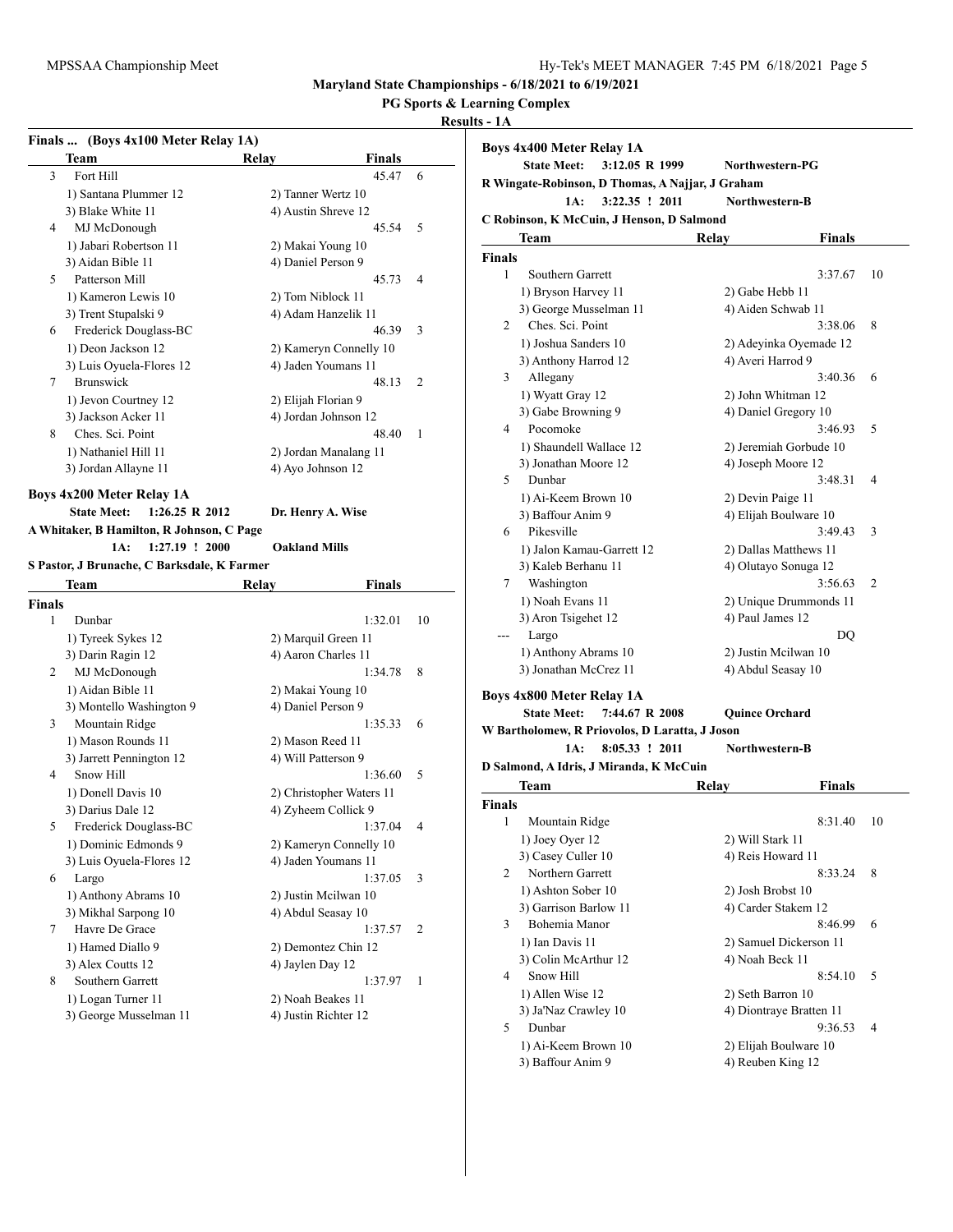**PG Sports & Learning Complex**

|               | Finals  (Boys 4x800 Meter Relay 1A) |                 |    |                              |               |                |
|---------------|-------------------------------------|-----------------|----|------------------------------|---------------|----------------|
|               | Team                                |                 |    | Relay                        | Finals        |                |
| 6             | Loch Raven                          |                 |    |                              | 10:27.99      | 3              |
|               | 1) Sean Irwin 12                    |                 |    | 2) James Matherly 12         |               |                |
|               | 3) Jameson Wroten 11                |                 |    | 4) Cooper Bruno 11           |               |                |
|               | Ches. Sci. Point                    |                 |    |                              | <b>DNS</b>    |                |
|               | 1) Averi Harrod 9                   |                 |    | 2) Anthony Harrod 12         |               |                |
|               | 3) Jordan Manalang 11               |                 |    | 4) Jordan Allayne 11         |               |                |
|               | <b>Boys High Jump 1A</b>            |                 |    |                              |               |                |
|               | <b>State Meet:</b>                  | 7-00.25 R 2008  |    | Jon Hill                     |               |                |
|               | 1A:                                 | $6-08$ ! 2009   |    | <b>Billy Lawrence</b>        |               |                |
|               | 1A:                                 | 6-08 ! 1975     |    | <b>Mike Savoy</b>            |               |                |
|               | <b>Name</b>                         |                 | Yr | <b>School</b>                | <b>Finals</b> |                |
| <b>Finals</b> |                                     |                 |    |                              |               |                |
| 1             | Jackson Tuomey                      |                 |    | 12 Brunswick                 | 6-02.00       | 10             |
| 2             | Deon Jackson                        |                 |    | 12 F. Douglass-B             | 6-00.00       | 8              |
| 3             | <b>Addison Eckardt</b>              |                 |    | 12 Clear Spring              | 6-00.00       | 6              |
| 4             | Cameron Dawson                      |                 |    | 11 Patterson Mill            | 6-00.00       | 5              |
| 5             | <b>Timothy Barrett</b>              |                 |    | 12 MJ McDonough              | 5-10.00       | 4              |
| 6             | Jaylin Johnson                      |                 | 12 | Joppatowne                   | 5-10.00       | 3              |
| 7             | Darin Ragin                         |                 |    | 12 Dunbar                    | 5-08.00       | $\overline{c}$ |
|               |                                     |                 |    |                              |               |                |
|               | <b>Boys Pole Vault 1A</b>           |                 |    |                              |               |                |
|               | <b>State Meet:</b>                  | 15-03 R 2011    |    | <b>Bradley Hollowell</b>     |               |                |
|               | 1A:                                 | 14-04 ! 2017    |    | <b>Carter Nave</b>           |               |                |
|               | Name                                |                 | Yr | School                       | Finals        |                |
| <b>Finals</b> |                                     |                 |    |                              |               |                |
| 1             | Jackson Tuomey                      |                 |    | 12 Brunswick                 | 14-06.00!     | 10             |
| 2             | Conner Huntzberry                   |                 |    | 12 Perryville                | 12-00.00      | 8              |
| 3             | Owen Brophy                         |                 | 11 | Smithsburg                   | 11-00.00      | 5.5            |
| 3             | John Condon                         |                 | 11 | Cambridge-SD                 | 11-00.00      | 5.5            |
|               | <b>Boys Long Jump 1A</b>            |                 |    |                              |               |                |
|               | <b>State Meet:</b>                  | 24-04 R 1998    |    | <b>Chris Smith</b>           |               |                |
|               | 1A:                                 | 23-01.50 ! 1966 |    | <b>David Alexander</b>       |               |                |
|               | $1A$ (wind):                        | 23-07 ! 2008    |    | <b>Dontay Taylor</b>         |               |                |
|               | Name                                |                 | Yr | <b>School</b>                | Finals        |                |
| <b>Finals</b> |                                     |                 |    |                              |               |                |
| 1             | Jackson Tuomey                      |                 |    | 12 Brunswick                 | 20-09.25      | 10             |
| 2             | Eliiah Palmer                       |                 |    | 12 Col. Richardson           | 20-06.75      | 8              |
| 3             | Addison Eckardt                     |                 | 12 | Clear Spring                 | 19-05.00      | 6              |
| 4             | Deon Jackson                        |                 | 12 | F. Douglass-B                | 19-04.25      | 5              |
| 5             | William Joseph                      |                 | 12 | Pikesville                   | 19-01.25      | 4              |
| 6             | <b>Timothy Barrett</b>              |                 | 12 | MJ McDonough                 | 18-05.25      | 3              |
| 7             | Joseph Williams                     |                 | Jr | Friendly                     | 18-04.50      | 2              |
| ---           | Cameron Dawson                      |                 | 11 | Patterson Mill               | FOUL          |                |
|               |                                     |                 |    |                              |               |                |
|               | <b>Boys Triple Jump 1A</b>          |                 |    |                              |               |                |
|               | <b>State Meet:</b>                  | 51-10.50 R 2019 |    | <b>Clarence Foote-Talley</b> |               |                |
|               | 1A:                                 | 48-08.75 ! 2010 |    | <b>Steve Waithe</b>          |               |                |
|               | Name                                |                 | Yr | School                       | Finals        |                |
| <b>Finals</b> |                                     |                 |    |                              |               |                |
| 1             | Elijah Palmer                       |                 | 12 | Col. Richardson              | 43-00.50      | 10             |
| 2             | William Joseph                      |                 | 12 | Pikesville                   | 42-06.25      | 8              |
| 3             | Deon Jackson                        |                 | 12 | F. Douglass-B                | 41-09.25      | 6              |
|               |                                     |                 |    |                              |               |                |

|               | 4 |                                          |     |                 |    | 12             | MJ McDonough                                  | 41-09.00 | 5    |
|---------------|---|------------------------------------------|-----|-----------------|----|----------------|-----------------------------------------------|----------|------|
|               |   | <b>Timothy Barrett</b><br>Cameron Dawson |     |                 |    |                |                                               |          |      |
|               | 5 | Addison Eckardt                          |     |                 | 11 | Patterson Mill | 41-06.00                                      | 4        |      |
|               | 6 |                                          |     |                 |    | 12             | Clear Spring                                  | 40-05.00 | 3    |
|               | 7 | Keller Knode                             |     |                 |    | 11             | Clear Spring                                  | 36-08.25 | 2    |
|               |   | <b>Boys Shot Put 1A</b>                  |     |                 |    |                |                                               |          |      |
|               |   | <b>State Meet:</b>                       |     | 64-06.50 R 1968 |    |                | <b>Tom Brosius</b>                            |          |      |
|               |   |                                          | 1A: | 58-07.50 ! 2005 |    |                | <b>Gerome Jones</b>                           |          |      |
|               |   |                                          |     |                 |    |                |                                               |          |      |
|               |   | Name                                     |     |                 |    | Yr             | <b>School</b>                                 | Finals   |      |
| <b>Finals</b> |   |                                          |     |                 |    |                |                                               |          |      |
|               | 1 | <b>Bryce Purnell</b>                     |     |                 |    | 11             | Snow Hill                                     | 54-05.50 | 10   |
|               | 2 | Zach Mills                               |     |                 |    |                | 12 Mardela                                    | 51-05.50 | 8    |
|               | 3 | Mikael Jones                             |     |                 |    |                | 12 Western Tech                               | 45-10.00 | 6    |
|               | 4 | Jalen McCleary                           |     |                 |    |                | 12 Dunbar                                     | 45-04.50 | 5    |
|               | 5 | Alonso Murray                            |     |                 |    |                | 9 MJ McDonough                                | 44-06.00 | 4    |
|               | 6 | Alphonso Murray                          |     |                 |    |                | 9 MJ McDonough                                | 42-00.25 | 3    |
|               | 7 | Zane Smith                               |     |                 |    | 10             | Allegany                                      | 41-06.25 | 2    |
|               | 8 | Reese Vogtman                            |     |                 |    | 11             | Fort Hill                                     | 38-00.00 | 1    |
|               |   |                                          |     |                 |    |                |                                               |          |      |
|               |   | <b>Boys Discus Throw 1A</b>              |     |                 |    |                |                                               |          |      |
|               |   | <b>State Meet:</b>                       |     | 200-02 R 2001   |    |                | Vikas Gowda                                   |          |      |
|               |   |                                          | 1A: | 166-10 ! 2003   |    |                | <b>Ryan Martin</b>                            |          |      |
|               |   | Name                                     |     |                 |    | Yr             | School                                        | Finals   |      |
| Finals        |   |                                          |     |                 |    |                |                                               |          |      |
|               | 1 | Zach Mills                               |     |                 |    |                | 12 Mardela                                    |          | 10   |
|               |   |                                          |     |                 |    |                |                                               | 147-04   |      |
|               | 2 | <b>Bryson McClung</b>                    |     |                 |    | 11 -           | Southern Garrett                              | 122-04   | 8    |
|               | 3 | Alonso Murray                            |     |                 |    |                | 9 MJ McDonough                                | 116-07   | 6    |
|               | 4 | Joseph Court                             |     |                 |    | 12             | Allegany                                      | 116-04   | 5    |
|               | 5 | Jalen McCleary                           |     |                 |    |                | 12 Dunbar                                     | 111-06   | 4    |
|               | 6 | <b>Tanner Bails</b>                      |     |                 |    |                | 12 Mardela                                    | 111-00   | 3    |
|               | 7 | Mikael Jones                             |     |                 |    | 12             | Western Tech                                  | 110-07   | 2    |
|               | 8 | Alphonso Murray                          |     |                 |    | 9.             | MJ McDonough                                  | 106-06   | 1    |
|               |   |                                          |     |                 |    |                |                                               |          |      |
|               |   |                                          |     |                 |    |                |                                               |          |      |
|               |   |                                          |     |                 |    |                | Women - 1A - Team Rankings - 18 Events Scored |          |      |
|               |   | 1) Western Tech                          |     |                 |    |                |                                               |          | 77.5 |
|               |   | 2) Brunswick                             |     |                 |    |                |                                               |          | 74   |
|               |   | 3) Friendly                              |     |                 |    |                |                                               |          | 70   |
|               |   | 4).                                      |     | MJ McDonough    |    |                |                                               |          | 58   |
|               |   | 5) Fort Hill                             |     |                 |    |                |                                               |          | 51   |
|               |   | 6) Surrattsville                         |     |                 |    |                |                                               |          | 45.5 |
|               |   | 7) Allegany                              |     |                 |    |                |                                               |          | 29   |
|               |   | 8) Northern Garrett                      |     |                 |    |                |                                               |          | 28   |
|               |   | 9) Perryville                            |     |                 |    |                |                                               |          | 27   |
|               |   | 10) Catoctin                             |     |                 |    |                |                                               |          | 26   |
|               |   | 11) Patterson Mill                       |     |                 |    |                |                                               |          | 25   |
|               |   | 12) Bohemia Manor                        |     |                 |    |                |                                               |          | 22   |
|               |   | 13) Cambridge South Dorchester           |     |                 |    |                |                                               |          | 20   |
|               |   | 13) Pikesville                           |     |                 |    |                |                                               |          | 20   |
|               |   | 15) Havre De Grace                       |     |                 |    |                |                                               |          | 18   |
|               |   | 15) Southern Garrett                     |     |                 |    |                |                                               |          | 18   |
|               |   | 17) Largo                                |     |                 |    |                |                                               |          | 14   |
|               |   | 18) Dunbar                               |     |                 |    |                |                                               |          | 11   |
|               |   | 19) Loch Raven                           |     |                 |    |                |                                               |          | 7    |
|               |   | 20) Chesapeake Science Point             |     |                 |    |                |                                               |          | 6    |
|               |   | 20) Hancock                              |     |                 |    |                |                                               |          | 6    |
|               |   |                                          |     |                 |    |                |                                               |          | 4    |
|               |   | 22) North Dorchester                     |     |                 |    |                |                                               |          |      |
|               |   | 22) Colonel Richardson                   |     |                 |    |                |                                               |          | 4    |
|               |   | 22) Pocomoke                             |     |                 |    |                |                                               |          | 4    |
|               |   |                                          |     |                 |    |                |                                               |          |      |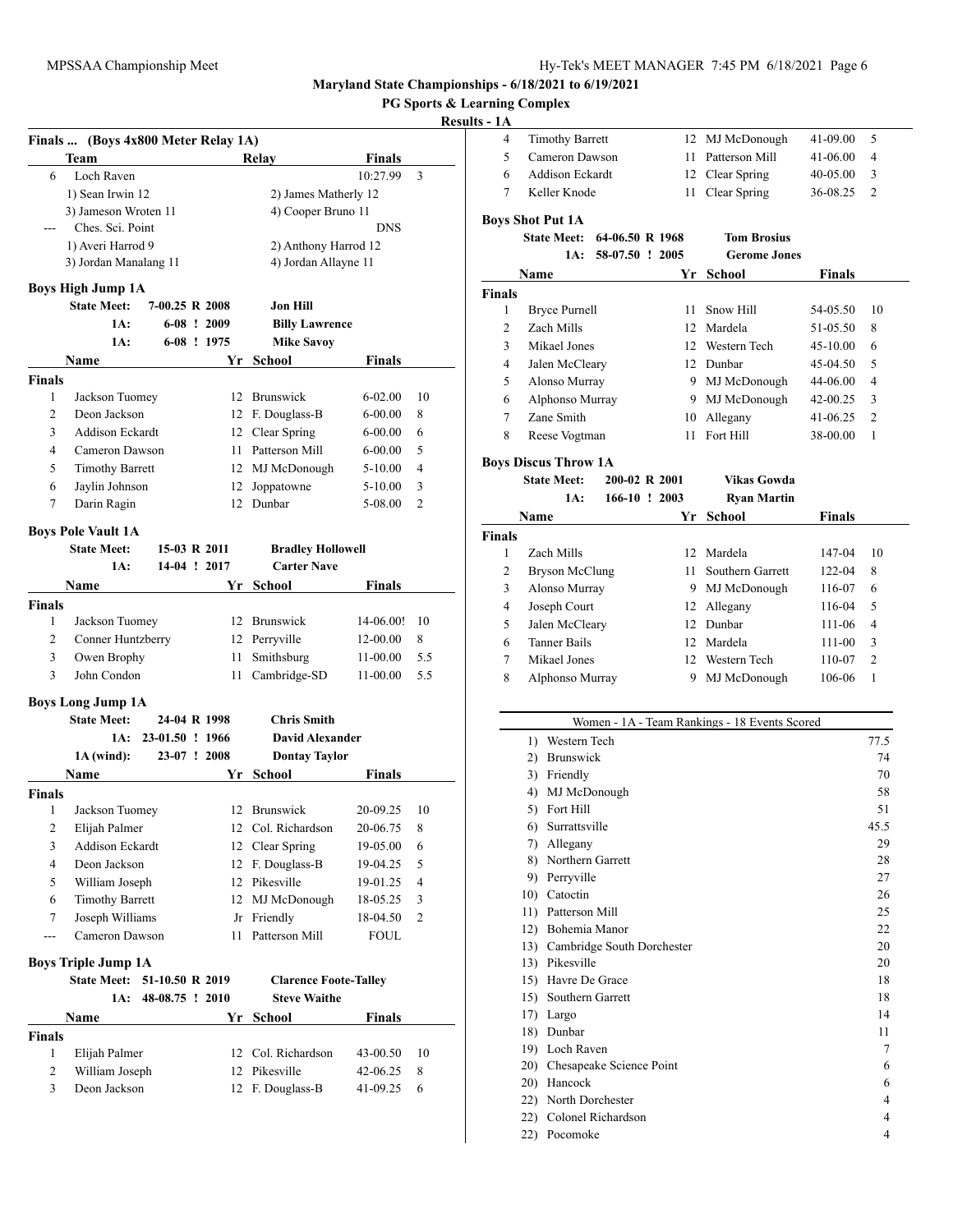**PG Sports & Learning Complex**

| 25) Edmondson-Westside | 3              |                                               |                |
|------------------------|----------------|-----------------------------------------------|----------------|
| 25) Smithsburg         | $\mathfrak{Z}$ | Women - 4A - Team Rankings - 18 Events Scored |                |
| 27) Snow Hill          | $\mathbf{1}$   | 1) Howard                                     | 85             |
|                        |                | 2) Urbana                                     | 73             |
|                        |                | 3) C.H. Flowers                               | 49             |
|                        |                | 4) Richard Montgomery                         | 46             |
|                        |                | 5) Northwest                                  | 38             |
|                        |                | 6) Bowie                                      | 31             |
|                        |                | 7) James Hubert Blake                         | 29             |
|                        |                | 8) Broadneck                                  | 28             |
|                        |                | 8) Henry A Wise                               | 28             |
|                        |                | 10) Northwood                                 | 27             |
|                        |                | Quince Orchard<br>11)                         | 25             |
|                        |                | 12) South River                               | 20             |
|                        |                | 13) Walter Johnson                            | 18             |
|                        |                | 14) Mergenthaler Voc Tech                     | 17             |
|                        |                | 15) Arundel                                   | 16             |
|                        |                | 15) Leonardtown                               | 16             |
|                        |                | 17) Meade                                     | 15             |
|                        |                | 18) Perry Hall                                | 14             |
|                        |                | 19) Clarksburg                                | 10             |
|                        |                | 19) Dulaney                                   | 10             |
|                        |                | 19) Winston Churchill                         | 10             |
|                        |                | 22) Thomas S Wootton                          | 8              |
|                        |                | 22) North County                              | 8              |
|                        |                | 22) Severna Park                              | 8              |
|                        |                | 25) Catonsville                               | 7              |
|                        |                | 26) Eleanor Roosevelt                         | 6              |
|                        |                | 26) Sherwood                                  | 6              |
|                        |                | 26) Parkdale                                  | 6              |
|                        |                | 26) Paint Branch                              | 6              |
|                        |                | 26) Annapolis                                 | 6              |
|                        |                | Bladensburg<br>26)                            | 6              |
|                        |                | Montgomery Blair<br>32)                       | 4              |
|                        |                | Springbrook<br>32)                            | $\overline{4}$ |
|                        |                | 34) Suitland                                  | $\mathfrak{Z}$ |
|                        |                | 35) Old Mill                                  | $\overline{c}$ |
|                        |                | 35) DuVal                                     | $\overline{2}$ |
|                        |                | Men - 1A - Team Rankings - 18 Events Scored   |                |
|                        |                | 1) Dunbar                                     | 74             |
|                        |                | 2) MJ McDonough                               | 54             |
|                        |                | 3) Pikesville                                 | 43             |
|                        |                | 4) Southern Garrett                           | 40             |
|                        |                |                                               |                |
|                        |                | 4) Brunswick                                  | 40             |
|                        |                | Smithsburg<br>6)                              | 36.5           |
|                        |                | 7) Friendly                                   | 32             |
|                        |                | Cambridge South Dorchester<br>8)              | 28.5           |
|                        |                | 9) Snow Hill                                  | 28             |
|                        |                | 10) Allegany                                  | 27             |
|                        |                | 11) Frederick Douglass-BC                     | 26             |
|                        |                | 12) Clear Spring                              | 22             |
|                        |                | 12) Chesapeake Science Point                  | 22             |
|                        |                | 14) Mardela                                   | 21             |
|                        |                | 14) Mountain Ridge                            | 21             |
|                        |                | 16) Bohemia Manor                             | 19             |
|                        |                | 17) Colonel Richardson                        | 18             |